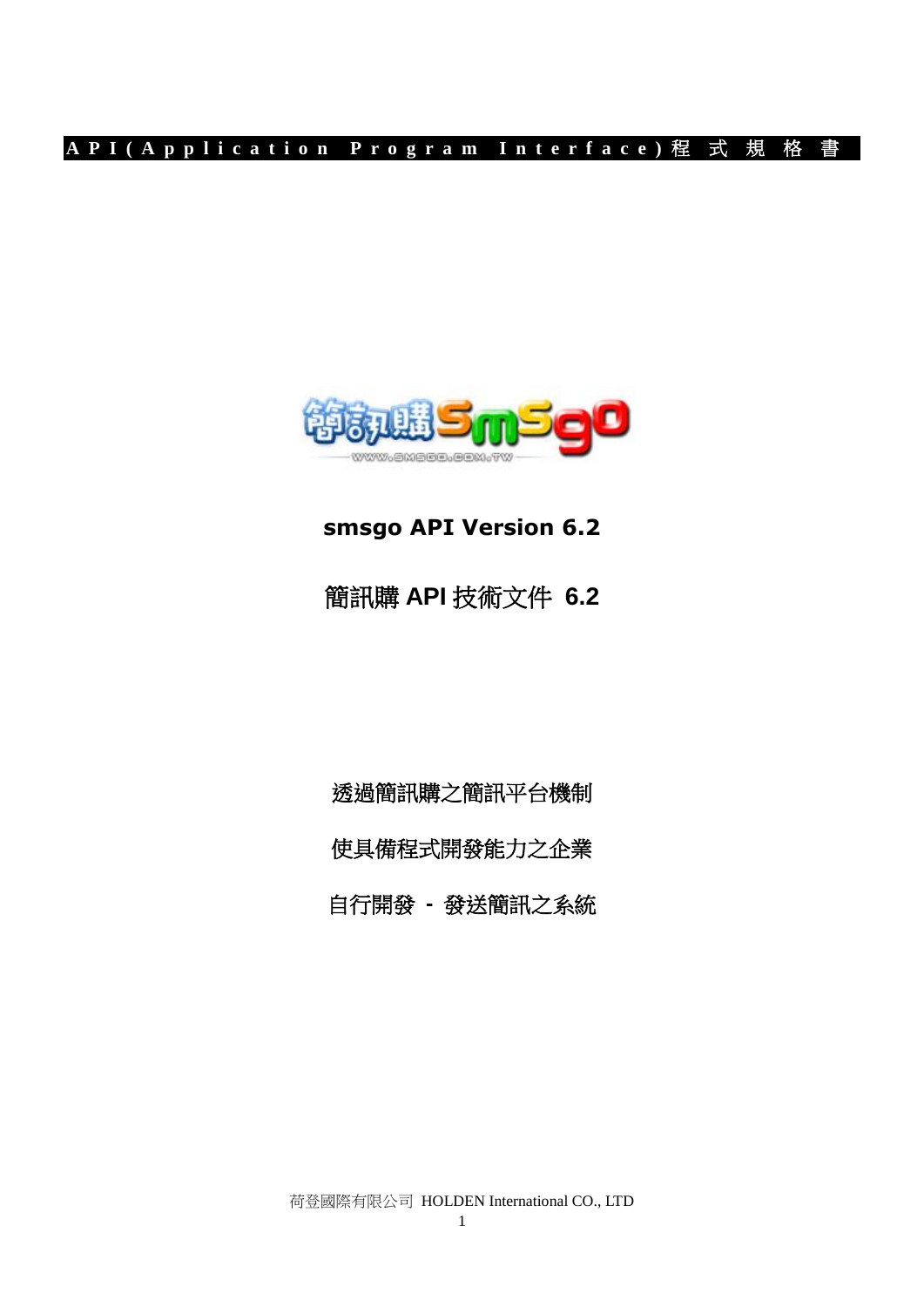### 文件更新歷史紀錄

| 版本   | 日期         | 敘述                                           | 更新者    |
|------|------------|----------------------------------------------|--------|
| 2.6  | 2009/11/26 | 新增國際簡訊發送功能                                   | Adam   |
| 2.7  | 2010/2     | 取消 VCARD 發送                                  | Adam   |
|      |            | 取消 UCS2 發送                                   |        |
| 2.8  | 2010/6     | 部份文字修正                                       | Adam   |
| 2.9  | 2011/2     | 取消 MMS 發送                                    | Adam   |
| 2.10 | 2011/3/31  | 增加錯誤代碼(msgid): -9、-10                        | James  |
| 2.11 | 2011/5/19  | 修改範例之回報地址說明                                  | James  |
| 2.12 | 2011/5/27  | 新增建議使用 UTF8 以避免不包含在 BIG5 之中文字                | James  |
| 3.0  | 2011/5/30  | API 文件 layout 調整。並新增 replyurl 不可超過 300 之長度限制 | James  |
| 3.1  | 2011/12/14 | 對 參數: encoding 作註解說明                         | James  |
| 3.2  | 2012/1/3   | 對參數及範例作更詳細說明                                 | James  |
| 3.3  | 2012/1/4   | 新增對 SSL 之支援                                  | James  |
| 3.4  | 2012/3/20  | 新增對 UCS2 (Unicode)之支援                        | James  |
| 3.5  | 2012/3/28  | 對發國際簡訊之號碼做更詳細之說明                             | James  |
| 3.6  | 2012/4/2   | 新增後面查詢對 SSL 支援之說明                            | James  |
| 4.0  | 2012/4/19  | 1.新增支援多筆電話號碼發送 (phase II 有傳回手機號碼,未明載)        | James  |
|      |            | 2.不再支援 BIG5 格式                               |        |
|      |            | 3.新增 FAQ                                     |        |
| 4.1  | 2012/7/30  | 1.新增一次可多筆查詢發送狀態 queryBulk.asp                | James  |
|      |            | 2.修改錯誤代碼表 1, 為 statuscode 所參照                |        |
|      |            | 3.修改每頁下標                                     |        |
| 4.2  | 2013/3/4   | 1.新增備援的網址                                    | James  |
| 4.3  | 2014/11/20 | 新增對於電話號碼之注意說明。                               | James  |
| 5.0  | 2015/4/28  | 新增回傳 XML / JSON 資料格式                         | dhni   |
| 6.0  | 2017/3/24  | 修正 .aspx 之 encoding 問題                       | James  |
| 6.1  | 2019/4/01  | 使用 https://www 來取代 https://ssl               | C.Fang |
| 6.2  | 2020/6/12  | 新增 API Key                                   | C.Fang |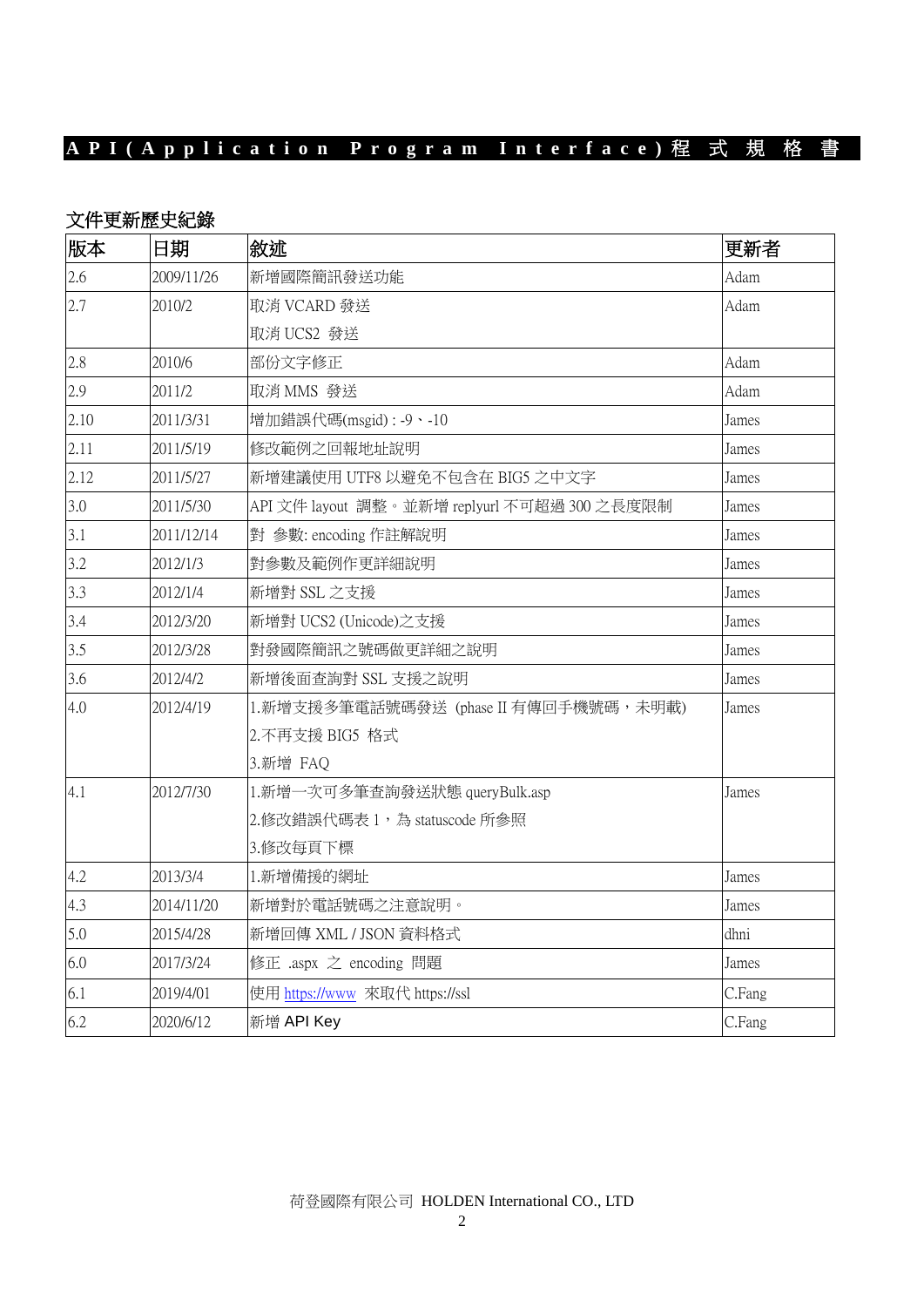# 一、簡訊發送服務說明

利用 HTTP 協定中 Get Method 發送簡訊,所有欄位請進行標準的 URL Encoding:

| 發送的網址                                       | http://www.smsgo.com.tw/sms_gw/sendsms.aspx (UTF8 格式)       |  |
|---------------------------------------------|-------------------------------------------------------------|--|
|                                             | https://www.smsgo.com.tw/sms_gw/sendsms.aspx (SSL, UTF8 格式) |  |
| 備援的網址                                       | http://www2.smsgo.com.tw/sms_gw/sendsms.aspx (UTF8 格式)      |  |
| *建議檢查收到的回復訊息,若訊息顯示發送異常時,可再轉發備援網址,以增加系統之可靠度。 |                                                             |  |

### 所有的參數如下:

| Tag 參數清單  |             |                                                      |  |
|-----------|-------------|------------------------------------------------------|--|
| Tag       | Group       | 說明                                                   |  |
| username  |             | 會員帳號                                                 |  |
| password  |             | 會員密碼 或 API Key                                       |  |
| dstaddr   |             | 接收簡訊之手機號碼,一次發送多筆號碼可用逗號隔開(不可超過 50 筆)。                 |  |
|           |             | 國內號碼 09開頭,十碼的數字;                                     |  |
|           |             | 國際號碼請在開頭多個%2b 例如傳大陸: % <b>2b</b> 8613681912700       |  |
|           |             | 其中 86 是大陸國碼,後面(以 13、15、18 開頭) 11 位數字是大陸手機號碼。         |  |
| encoding  |             | BIG5/ASCII/UCS2/PBIG5/PASCII/LBIG5/LASCII/LUCS2/PUSH |  |
|           |             | 預設值為 BIG5 (註: 此 encoding 可提供簡訊購作訊息處理, 以及手機接收訊息後該用何   |  |
|           |             | 種編碼讀取等之用。P表 POPUP 簡訊、L 表長簡訊、PUSH 表 wap push)         |  |
| smbody    |             | 簡訊內容,中英文長度為 70 個字元,純英文為 160 個字元                      |  |
|           |             | 若 encoding 為 LBIG5/LASCII/LUCS2,則大小為 330個中英文字        |  |
|           |             | 若 encoding 為 PUSH,則此欄為 wap push title                |  |
| dlytime   |             | 預約時間,格式為 YYYY/MM/DD hh24:mm:ss                       |  |
| wapurl    | <b>PUSH</b> | 當 encoding 設為 PUSH 才可以使用這個 tag                       |  |
| replyurl  |             | receiver 若有回覆簡訊時, vender 用來接收該回覆訊息的網址。(需另計點)         |  |
|           |             | 當 encoding 設為 BIG5/ASCII/UCS2 才可以使用這個 tag            |  |
| replydays |             | 收取用戶回覆的天數,預設為 3(天)最大值不能超過 30(天),                     |  |
|           |             | 當 encoding 設為 BIG5/ASCII/UCS2 才可以使用這個 tag            |  |
| response  |             | 狀態回報網址,預設為空字串(不回報)                                   |  |
| rtype     |             | 回傳訊息之格式: JSON / XML / 省略 (default,為一般之文字內容)          |  |

註:

1. vender: 界接本API之用戶,稱為 vender。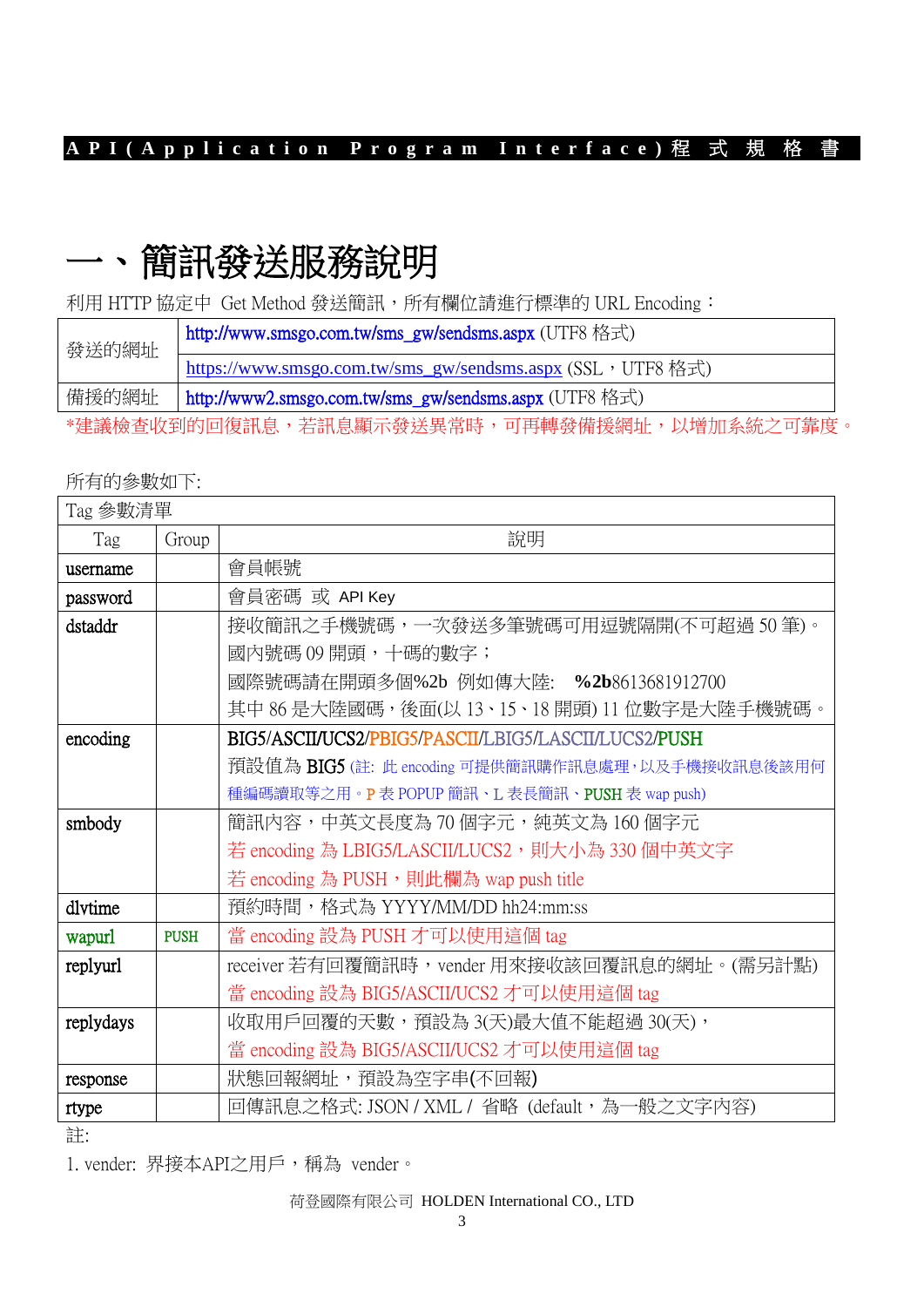2. reveiver: 接收由vender透過本API所發送之簡訊者,稱為 receiver。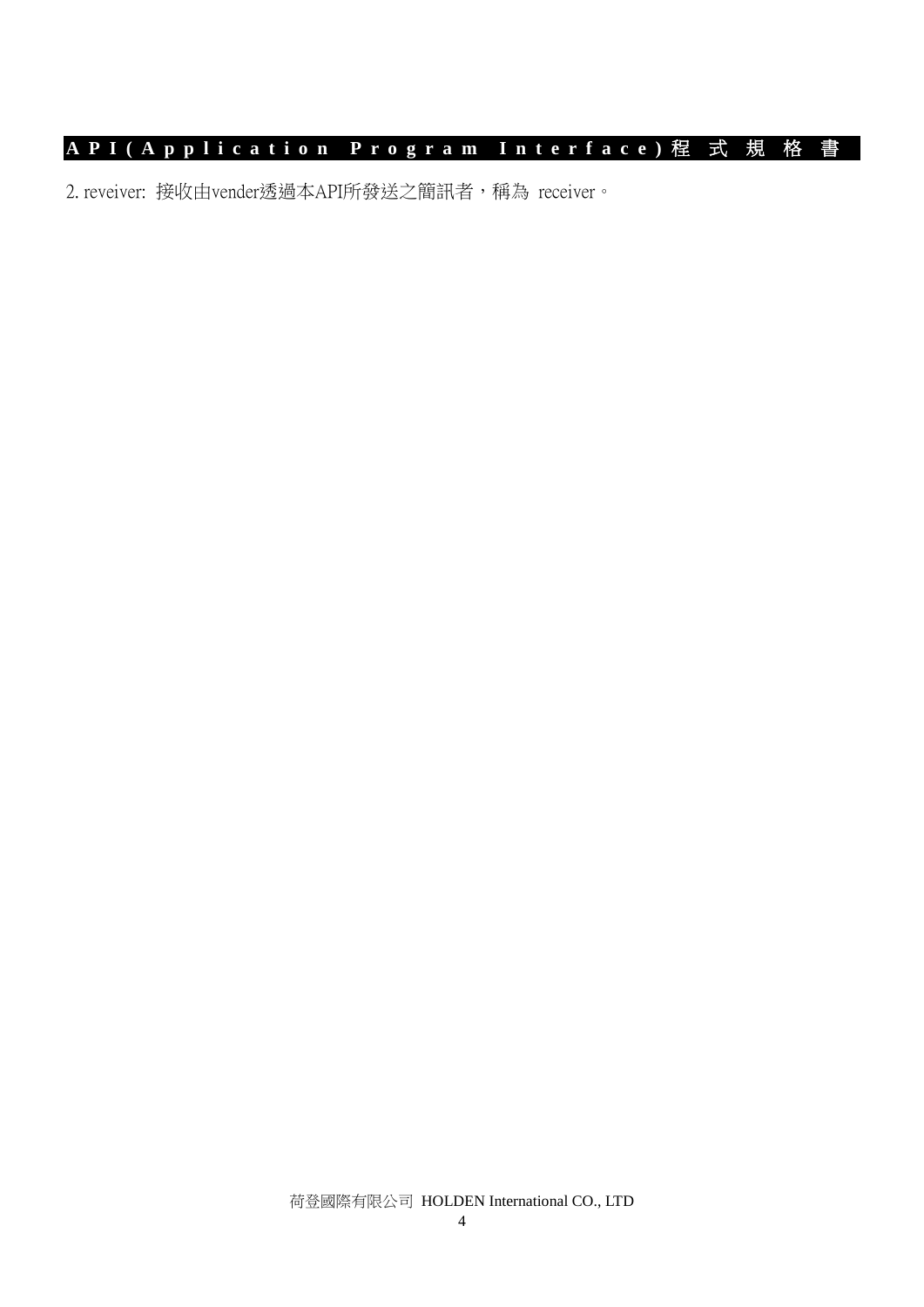### 請注意:

- 1. Encoding BIG5/ASCII/UCS2 目前都只支援單則簡訊,超過字數部份會自動截斷,請自行拆解為多 則簡訊發送。
- 2. Encoding PBIG5/PASCII 為 POPUP 簡訊, LBIG5/LASCII/LUCS2 為長簡訊, 目前長簡訊只支援 330 個中文字發送。
- 3. 如 Encoding 為 PUSH, 則 smbody 與 wapurl 兩者相加最多 88 Bytes, 其中中文字因編碼方式 一個字算成3Bytes,如果超過 88Bytes 的話,系統會自動轉為長簡訊,扣的點數以轉換的數量 來計算。
- 4. 當 replyurl 有設置合法的 URL,即啟動回覆簡訊功能,目前點數計算方式為每 10 則簡訊多扣一 點。(replyurl 之長度限制請勿超過 300)
- 5. 國際簡訊目前 encoding 參數只能使用 BIG5/ASCII/UCS2。發大陸簡體字應使用 UCS2 發送。

| 功能: 單筆查詢發送狀態 |                                           |           |  |
|--------------|-------------------------------------------|-----------|--|
| 發送的網址        | http://www.smsgo.com.tw/sms_gw/query.asp  |           |  |
|              | https://www.smsgo.com.tw/sms_gw/query.asp | (for SSL) |  |
| Tag 參數清單     |                                           |           |  |
| Tag          | 說明                                        |           |  |
| username     | 帳號                                        |           |  |
| password     | 密碼 或 API Key                              |           |  |
| msgid        | 訊息代號                                      |           |  |
| dstaddr      | 電話號碼                                      |           |  |

回傳值為 (簡訊狀態碼)|(簡訊狀態值)|(電話號碼)

請注意: dstaddr 之電話號碼欄,請用戶在程式中檢查確認電話號碼正確無誤,以避免發生錯誤。

| 功能:多筆查詢發送狀態 |                                                            |  |
|-------------|------------------------------------------------------------|--|
| 發送的網址       | http://www.smsgo.com.tw/sms_gw/queryBulk.asp               |  |
|             | (for SSL)<br>https://www.smsgo.com.tw/sms_gw/queryBulk.asp |  |
| Tag 参數清單    |                                                            |  |
| Tag         | 說明                                                         |  |
| username    | 帳號                                                         |  |
| password    | 密碼 或 API Key                                               |  |
| msgid       | 訊息代號 (查詢多個 msgid 時可用逗號分隔)                                  |  |
| dstaddr     | 電話號碼 (查詢多個電話號碼時可用逗號分隔)                                     |  |

回傳值為以 \r\n 分隔之一序列資料

(簡訊狀態碼)|(簡訊狀態值)|(電話號碼) |(訊息代號)

(簡訊狀態碼)|(簡訊狀態值)|(電話號碼) |(訊息代號)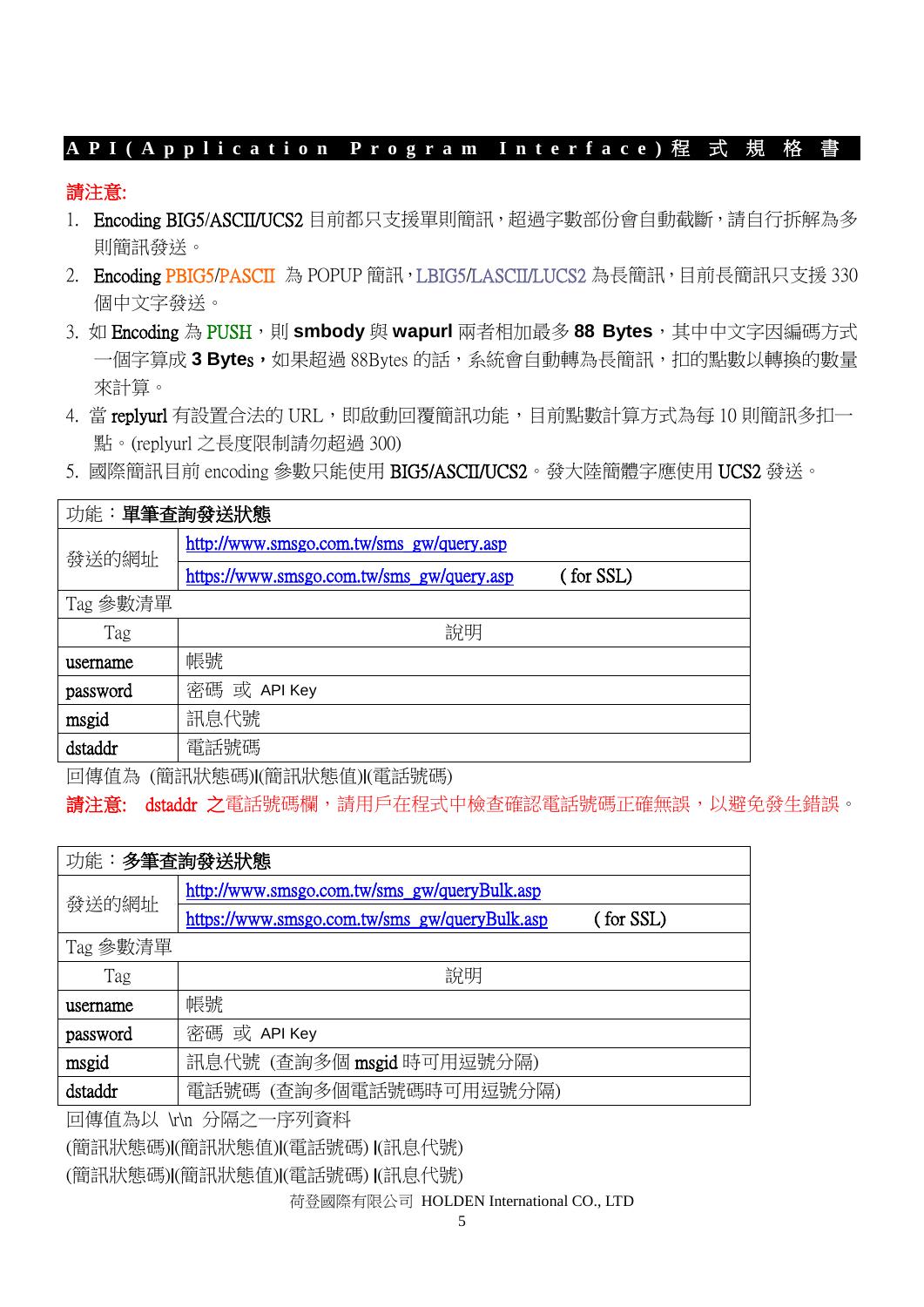…

請注意: dstaddr 之電話號碼欄,請用戶在程式中檢查確認電話號碼正確無誤,以避免發生錯誤。

| 功能:查詢剩餘點數 |                                                              |  |  |
|-----------|--------------------------------------------------------------|--|--|
|           | http://www.smsgo.com.tw/sms_gw/query_point.asp               |  |  |
| 發送的網址     | https://www.smsgo.com.tw/sms_gw/query_point.asp<br>(for SSL) |  |  |
| Tag 參數清單  |                                                              |  |  |
| Tag       | 說明                                                           |  |  |
| username  | 帳號                                                           |  |  |
| password  | 密碼 或 API Key                                                 |  |  |

| 功能:取消預約發送 |                                                    |           |  |
|-----------|----------------------------------------------------|-----------|--|
| 發送的網址     | http://www.smsgo.com.tw/sms_gw/sendsms_cancel.asp  |           |  |
|           | https://www.smsgo.com.tw/sms_gw/sendsms_cancel.asp | (for SSL) |  |
| Tag 參數清單  |                                                    |           |  |
| Tag       | 說明                                                 |           |  |
| username  | 帳號                                                 |           |  |
| password  | 密碼 或 API Key                                       |           |  |
| msgid     | 訊息代號                                               |           |  |

回覆簡訊:當vender需要接收receiver回覆之簡訊時,需自行撰寫網路程式以接收相關之訊息,並在 一開始發送簡訊時,就將 replyurl 指到該接收程式之網址。接收參數如下:

| 接收的網址:<br>請在 replyurl 上設定 |                 |  |  |
|---------------------------|-----------------|--|--|
| Tag 参數清單                  |                 |  |  |
| Tag                       | 說明              |  |  |
| msgid                     | 訊息代號            |  |  |
| srcaddr                   | 發話者手機號碼         |  |  |
| dstaddr                   | 受話者手機號碼         |  |  |
| smbody                    | 簡訊內文            |  |  |
| encoding                  | BIG5/ASCII/UCS2 |  |  |
| timestamp                 | 發生的時間           |  |  |

註:

1. vender: 界接本API之用戶,稱為 vender。

2. reveiver: 接收由vender透過本API所發送之簡訊者,稱為 receiver。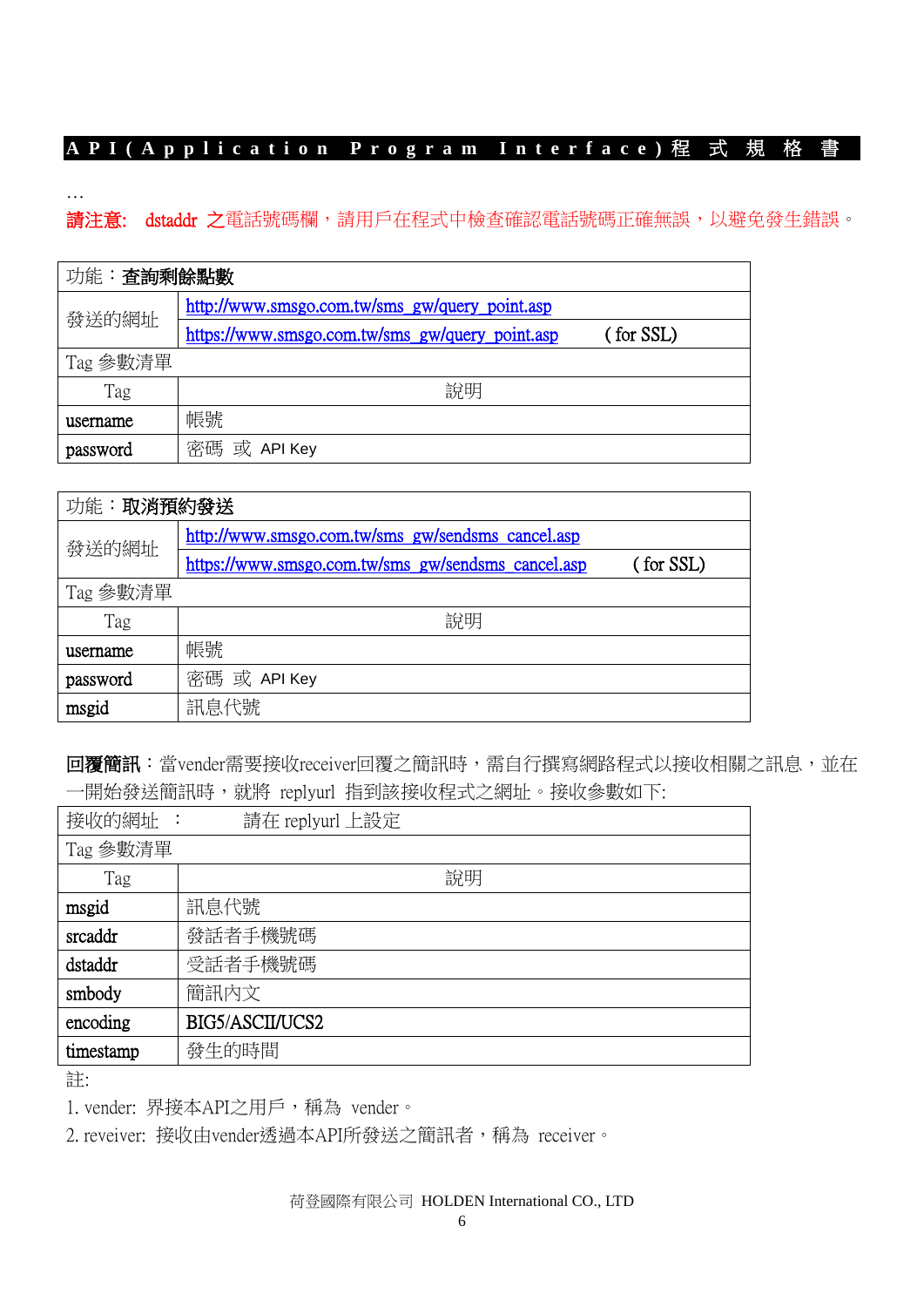# 二、Two Phase Connection





1.Request的傳回值如下:(Phase One's Vender收到)

msgid=MsgId\nstatuscode=StatusCode\nstatusstr=StatusStr\n

若vender需接收並處理發送簡訊後之相關結果訊息,需自行撰寫網路程式以接收處理之。並在 一開始發送簡訊時,就將 response 指到該接收程式之網址(以下稱 response URL)。Smsgo 在 timeout 時間後(不保證一Timeout就馬上回報失敗)或簡訊送達SMSC之後(通常會在簡訊送達後10秒內,但不 保證間隔時間)執行Phase two之回報動作。若response參數內容為空字串,則smsgo不執行回報動作。

2.SMSGO回報之URL格式為:

response字串?msgid=MsgId&statuscode=StatusCode&statusstr=StatusStr

重要: SMSGO將上述之內容傳到 vender 之 response URL後, 預期應得到狀態碼為200的HTTP狀態, 含Type為Text/Plain 之内容: (故 vender 需 response 下面之相關訊息,詳見範例)

magicid=tccrd\_sms\_gateway\_rpack\nmsgid=MsgId\n

(如果無法連上Vender的機器,或連上Vender的機器後Vender沒有回覆SMSGO, SMSGO系統會視為 Vender沒有收到回報而重複re-try,re-try 次數為三次。)

### 註:

### 1.  $\ln \frac{1}{2}$ chr(10)

2. 上述之 MsgId 為 smsgo 回覆之 message ID, vender 回覆時,請回覆該收到的 MsgId,以供辨識。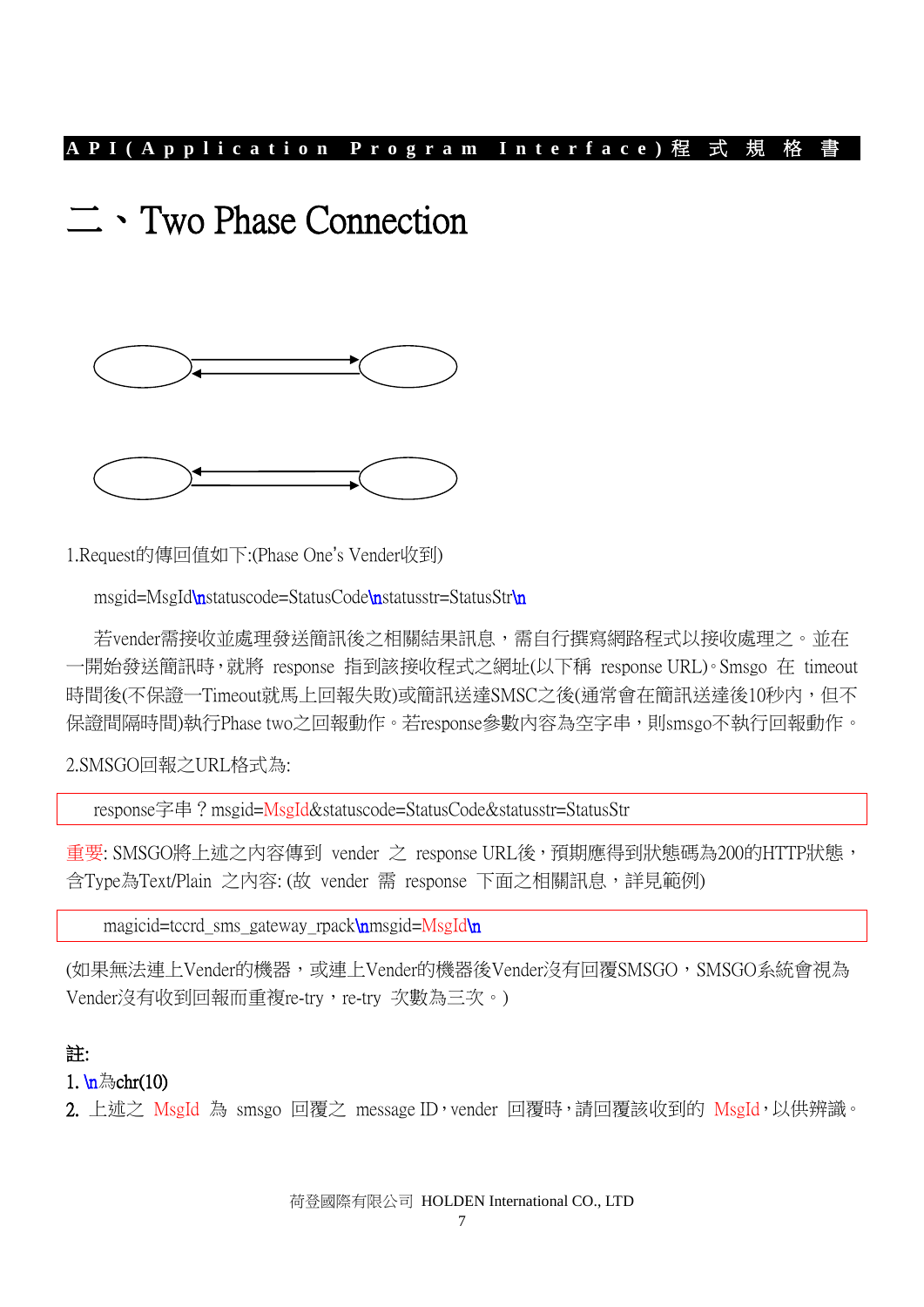# 三、範例

### ASCII

| 帳號           | TesterId                                                    |
|--------------|-------------------------------------------------------------|
|              |                                                             |
| 溶碼           | <b>TesterPW</b>                                             |
|              |                                                             |
|              | 目的門號   09xxxxxxxx(十位數字有效門號)                                 |
| 編碼方式   ASCII |                                                             |
|              |                                                             |
| 簡訊內容丨        |                                                             |
|              | <b>Smtest</b>                                               |
|              |                                                             |
|              | 回報地址   http://127.0.0.1/response.php (左為範例,此欄可不填,或根據實際情況填寫) |

### **1.Phase One's Vender** 送出簡訊**request:**

http://www.smsgo.com.tw/sms\_gw/sendsms.aspx?username=TesterId&password=TesterPW&d staddr=09xxxxxxxx&encoding=ASCII&smbody=Smtest&response=http%3A%2F%2F127.0.0.1 %2Fresponse.php

**2.Phase One's Vender**收到**:** 

msgid= 100101121234567 statuscode=0 (如果有錯,值為負,見表1) statusstr=OK point=1 (視實際傳送內容而定)

**Note:** 如果**Vender**有在簡訊的**request**中的**response**欄位填入**Vender**接收回報程式的**URL** (即 response**=** http://127.0.0.1/response.php)那麼

**3.Phase Two's Vender**收到回報內容**:**  msgid=100101121234567&statusstr=DELIVRD&statuscode=0&dstaddr=09xxxxxxxx

**4.Phase Two's Vender**收到回報後必須回覆的內容為**: (**必須要回覆正確的資料**,**否則SMSGO將會**re-try,**詳見介面說明**)**  magicid=tccrd\_sms\_gateway\_rpack msgid=100101121234567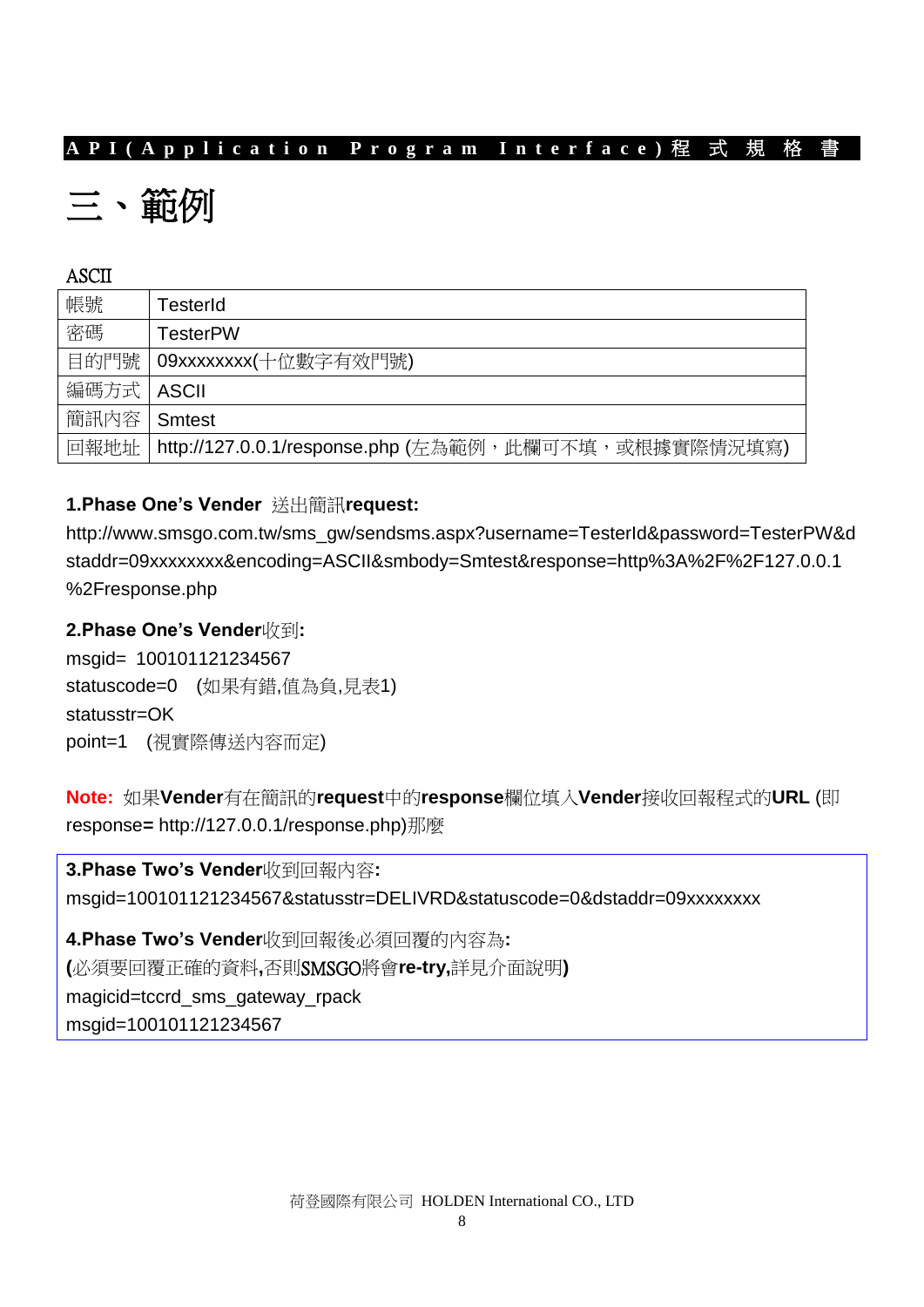| BIG5 |                                                      |
|------|------------------------------------------------------|
| 帳號   | TesterId                                             |
| 密碼   | <b>TesterPW</b>                                      |
| 目的門號 | 09xxxxxxxx                                           |
| 編碼方式 | BIG <sub>5</sub>                                     |
| 簡訊內容 | 簡訊測試                                                 |
| 回報地址 | http://127.0.0.1/response.php (左為範例,此欄可不填,或根據實際情況填寫) |

### **1.Phase One's Vender** 送出簡訊**request:**

http://www.smsgo.com.tw/sms\_gw/sendsms.aspx?username=TesterId&password=TesterPW&d staddr=09390000xx&smbody= %E7%B0%A1%E8%A8%8A%E6%B8%AC%E8%A9%A6 &encoding=BIG5&response=http%3A%2F%2F127.0.0.1%2Fresponse.php

**2.Phase One's Vender**收到: msgid=100101121234567 statuscode=0 (如果有錯,值為負,見表1) statusstr=OK point=1 (視實際傳送內容而定)

**Note:** 如果**Vender**有於簡訊的**request**中的**response**欄位填入**Vender**接收回報程式的**URL** (即 response**=** http://127.0.0.1/response.php)那麼

**3.Phase Two's Vender**收到回報內容: msgid=100101121234567&statusstr=DELIVRD&statuscode=0&dstaddr=09xxxxxxxx

**4.Phase Two's Vender**收到回報後必須回覆的內容為: **(**必須要回覆正確的資料**,**否則SMSGO將會**re-try,**詳見介面說明**)**  magicid=tccrd\_sms\_gateway\_rpack msgid=100101121234567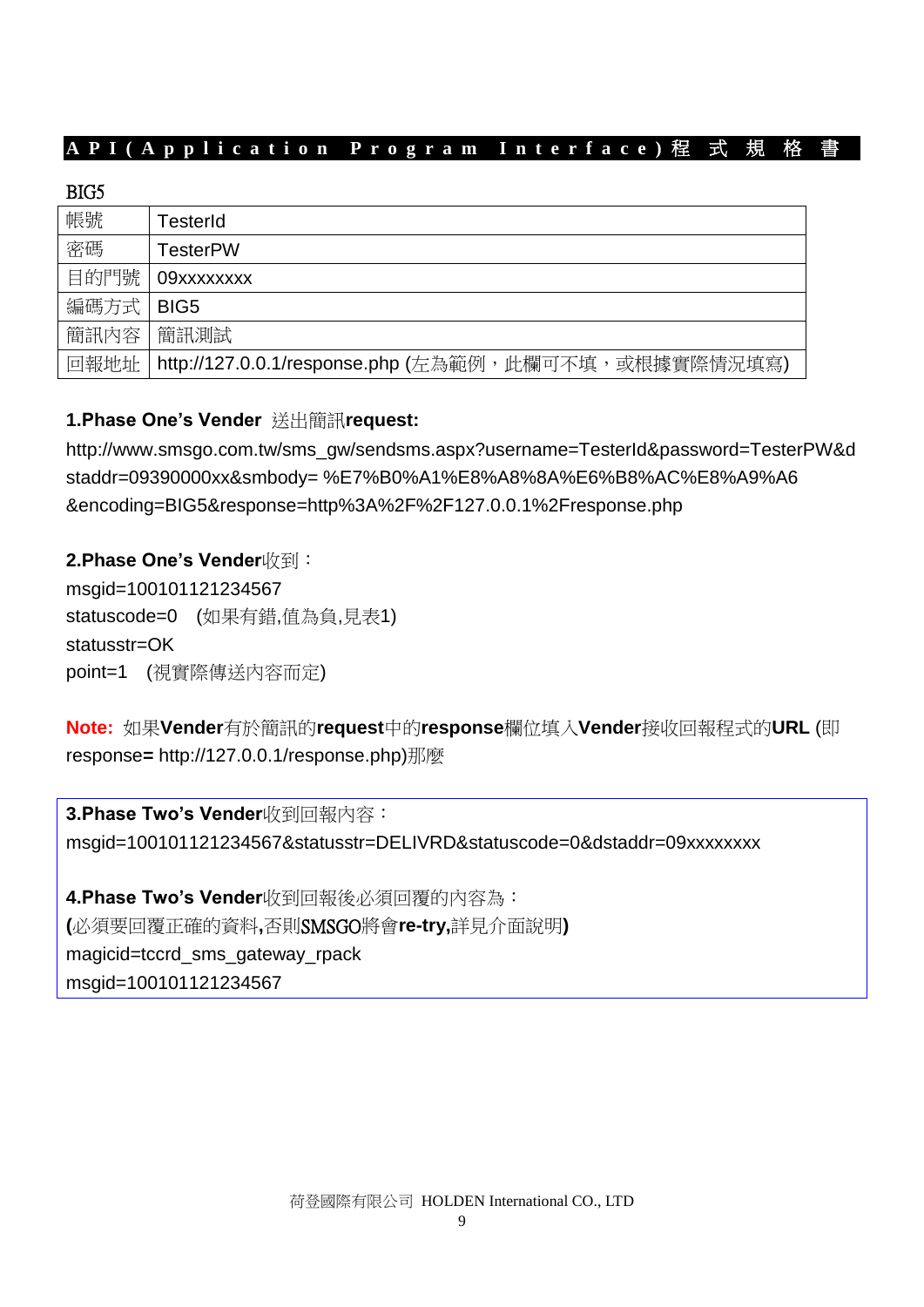### PUSH

| 帳號   | TesterId                                             |
|------|------------------------------------------------------|
| 密碼   | <b>TesterPW</b>                                      |
| 目的門號 | 09xxxxxxxx                                           |
| 編碼方式 | <b>PUSH</b>                                          |
| 簡訊內容 | 簡訊測試(請自行轉碼)                                          |
| 收取網址 | http://www.test.com/a.aspx                           |
| 回覆期限 | 3天内有效                                                |
| 回報地址 | http://127.0.0.1/response.php (左為範例,此欄可不填,或根據實際情況填寫) |

### **1.Phase One's Vender** 送出簡訊**request:**

http://www.smsgo.com.tw/sms\_gw/sendsms.aspx?username=TesterId&password=TesterPW&d staddr=09390000xx&encoding=PUSH&smbody=%7c%21%8a%0a%00%23%00%40&wapurl= www.test.com&response=http%3A%2F%2F127.0.0.1%2Fresponse.php

### **2.Phase One's Vender**收到:

msgid=100101121234567 statuscode=0 (如果有錯,值為負,見表1) statusstr=OK point=1 (視實際傳送內容而定)

**Note:** 如果**Vender**有於簡訊的**request**中的**response**欄位填入**Vender**接收回報程式的**URL** (即 response**=** http://127.0.0.1/response.php)那麼

**3.Phase Two's Vender**收到回報內容: msgid=100101121234567&statusstr=DELIVRD&statuscode=0&dstaddr=09xxxxxxxx

**4.Phase Two's Vender**收到回報後必須回覆的內容為: **(**必須要回覆正確的資料**,**否則SMSGO將會**re-try,**詳見介面說明**)** magicid=tccrd\_sms\_gateway\_rpack msgid=100101121234567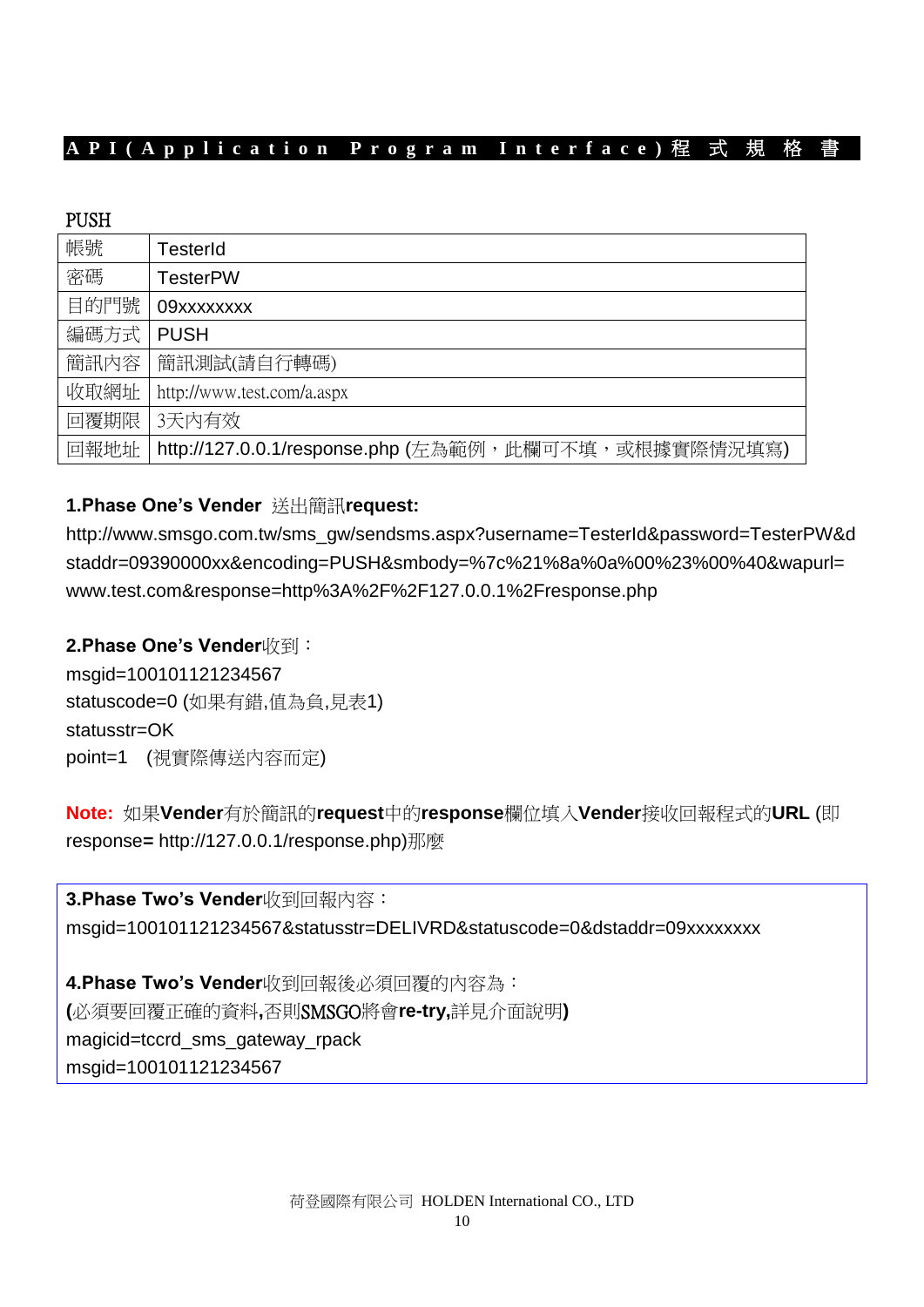# 四、錯誤代碼 **(**statuscode**)**

| -1    | <b>CGI string error or Unknow</b> |
|-------|-----------------------------------|
| $-2$  | 授權錯誤(帳號/密碼錯誤/IP錯誤)                |
| $-3$  | Priority錯誤(User設定太高的優先權)          |
| $-4$  | A Number違反規則                      |
| -5    | B Number違反規則                      |
| $-6$  | <b>Closed User</b>                |
| $-7$  | <b>Invalid Encoding</b>           |
| -8    | 點數不夠                              |
| $-9$  | Invalid msisdn amount             |
| $-10$ | <b>Send Fail</b>                  |

表 1

# 五、常見 **SMSC** 訊息狀況摘錄

| <b>Message State</b> | <b>Final Message States</b> | <b>Description</b>                   |
|----------------------|-----------------------------|--------------------------------------|
| <b>DELIVERED</b>     | <b>DELIVRD</b>              | Message is delivered to              |
|                      |                             | Destination                          |
| <b>EXPIRED</b>       | <b>EXPIRED</b>              | Message validity period has expired. |
| <b>DELETED</b>       | <b>DELETED</b>              | Message has been deleted.            |
| <b>UNDELIVERABLE</b> | <b>UNDELIV</b>              | Message is undeliverable             |
| <b>ABSENT</b>        | <b>ABSENT</b>               | Phone Number is not exists.          |
| <b>SPAM</b>          | <b>SPAM</b>                 | Message Content is spam.             |
| <b>BLOCK</b>         | <b>BLOCK</b>                | User reject                          |
| <b>ACCEPTED</b>      | <b>ACCEPTD</b>              | Message is in accepted state         |
|                      |                             | (i.e. has been manually read         |
|                      |                             | on behalf of the subscriber by       |
|                      |                             | customer service)                    |
| <b>UNKNOWN</b>       | <b>UNKNOWN</b>              | Message is in invalid state          |
| <b>REJECTED</b>      | <b>REJECTD</b>              | Message is in a rejected state       |
| <b>SYNTAXERROR</b>   | <b>SYNTAXE</b>              | <b>Syntax Error</b>                  |

#### 表 2

### **PS**:**Final Message States**為**Phase II**中**statusstr**的值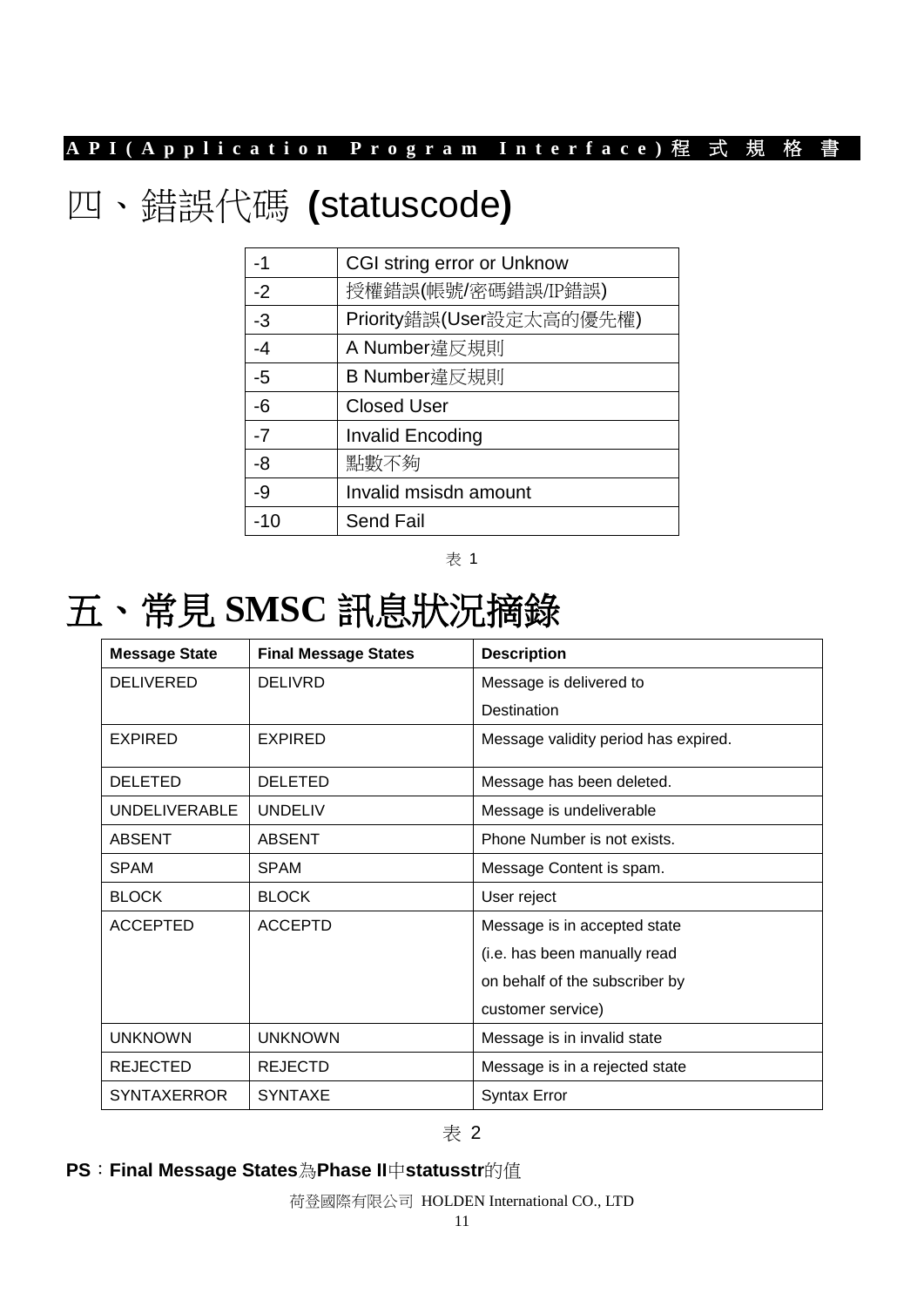六、範例程式

### **ASP** 簡單範例程式

<%

set xmlHTTP = Server.CreateObject("Microsoft.XMLHTTP") smsURL = "http://www.smsgo.com.tw/sms\_gw/sendsms.aspx?" smsArgs = "username=XXXXX"  $\qquad$  '會員帳號 smsArgs = smsArgs & "&password=XXXXX" '會員密碼或API KEY smsArgs = smsArgs & "&dstaddr=0930123456" '接收簡訊的手機號碼 smsArgs = smsArgs & "&encoding=BIG5" smsArgs = smsArgs & "&smbody=" & Server.URLEncode("簡訊內容") smsArgs = smsArgs & "&response=" & Server.URLEncode(["http://xxx.xxx.xxx.xxx/xxx"](http://xxx.xxx.xxx.xxx/xxx)) xmlHTTP.open "GET",smsURL & smsArgs ,False xmlHTTP.setRequestHeader "Content-Type","application/x-www-form-urlencoded" xmlHTTP.send returnString = xmlHTTP.ResponseText '處理回傳訊息 ………….. set xmlHTTP = nothing

%>

#### **PHP** 簡單範例程式

<?PHP \$strOnlineSend = "http://www.smsgo.com.tw/sms\_gw/sendsms.aspx?"; \$strOnlineSend .= "username=XXXXX"; //會員帳號 \$strOnlineSend .= "&password=XXXXX"; //會員密碼或API KEY \$strOnlineSend .= "&dstaddr=09XXXXXXXX"; //接收簡訊的手機號碼 \$strOnlineSend .= "&encoding=BIG5"; \$strOnlineSend .= "&smbody=".urlencode("簡訊內容"); \$strOnlineSend .= "&response=".urlencode(["http://xxx.xxx.xxx.xxx/xxx"](http://xxx.xxx.xxx.xxx/xxx)); //echo (\$strOnlineSend); \$file = @fopen(\$strOnlineSend, "r"); //處理回傳訊息 ………… ?>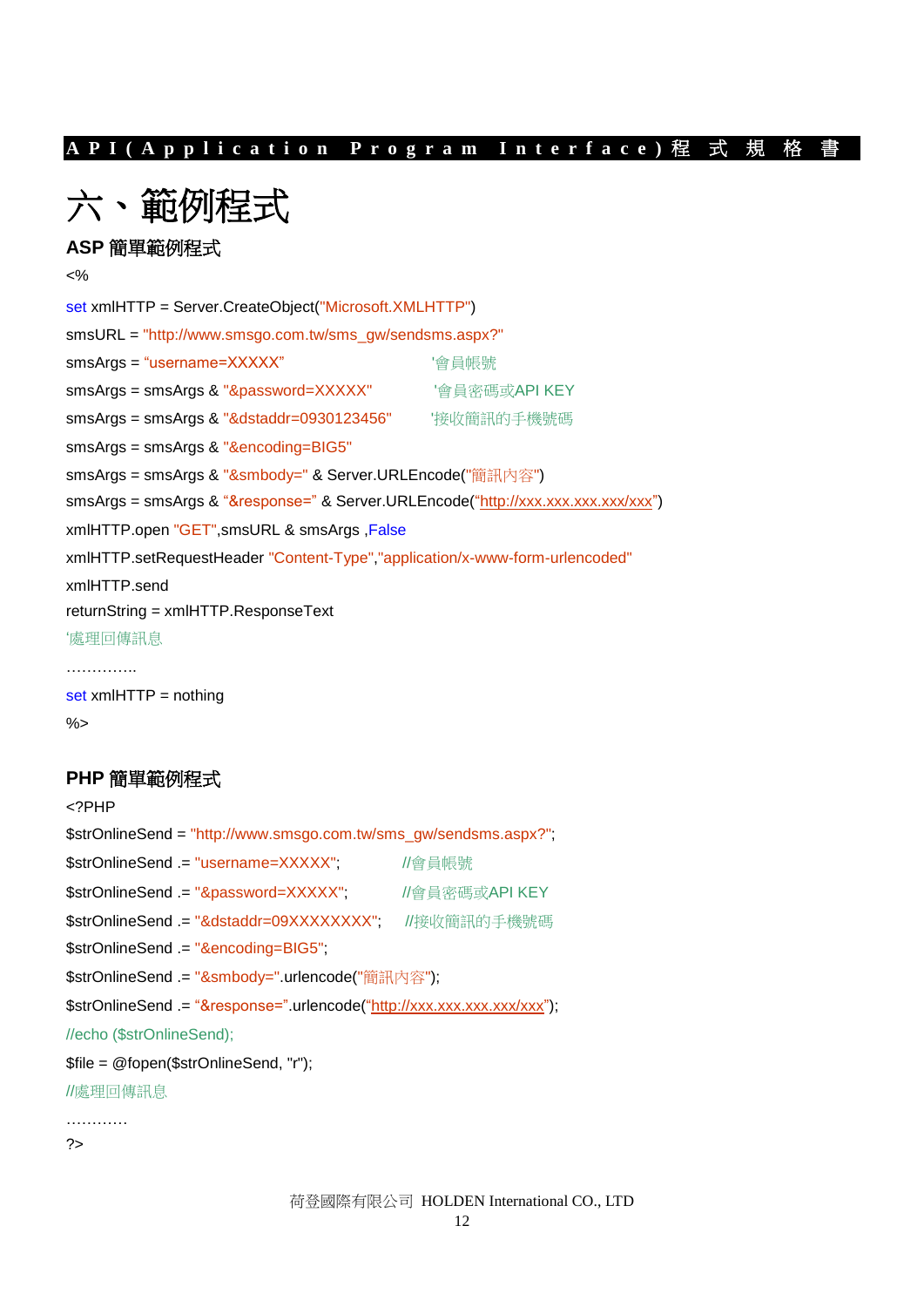#### **.NET C#** 簡單範例程式

using System;

- using System.Data;
- using System.Configuration;

```
using System.Web;
```
using System.Web.Security;

```
using System.Web.UI;
```
- using System.Web.UI.WebControls;
- using System.Web.UI.WebControls.WebParts;
- using System.Web.UI.HtmlControls;
- using System.Text;
- using System.Net;

using System.IO;

#### public class smsgo

```
{
```
public void sendsms()

{

```
 StringBuilder strURL = new StringBuilder();
 strURL.Append("http://www.smsgo.com.tw/sms_gw/sendsms.aspx?");
 strURL.Append("username=XXXXX");
 strURL.Append("&password=XXXXX");
 strURL.Append("&dstaddr=0988123456");
 strURL.Append("&encoding=BIG5");
 strURL.Append("&smbody=" + HttpUtility.UrlEncode("簡訊內容",Encoding.UTF8);
strURL.Append("&response=" + HttpUtility.UrlEncode("http://xxx.xxx.xxx.xxx/xxx",Encoding.UTF8);
 WebRequest webRequest = WebRequest.Create(strURL.ToString());
 HttpWebResponse webResponse = (HttpWebResponse)webRequest.GetResponse();
 StreamReader sr = new StreamReader(webResponse.GetResponseStream(),Encoding.UTF8);
 string returnString = sr.ReadToEnd();
 //處理回傳字串
 ..........
```
}

}

**.NET VB** 簡單範例程式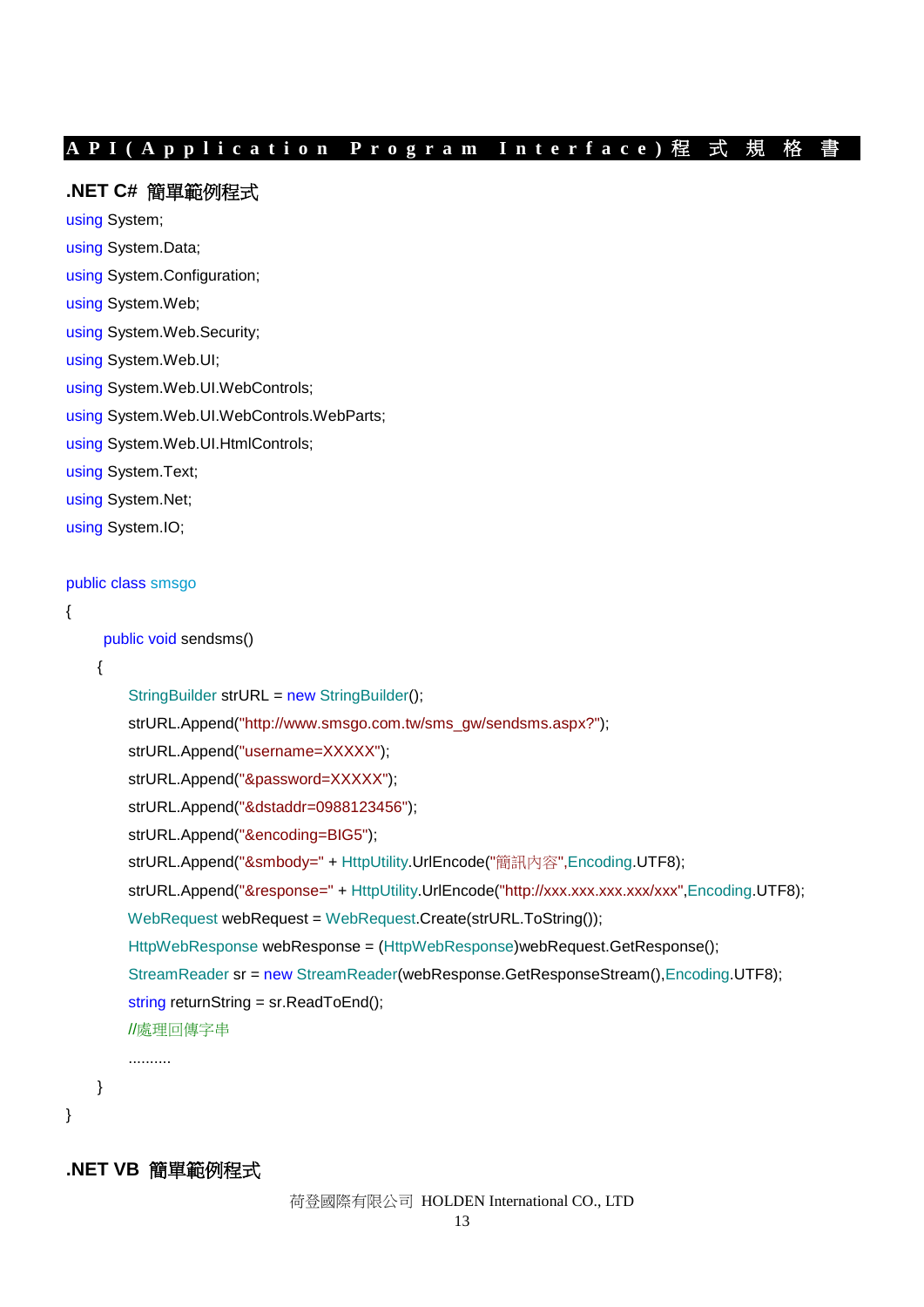Imports System

- Imports System.Data
- Imports System.Configuration
- Imports System.Web
- Imports System.Web.Security
- Imports System.Web.UI
- Imports System.Web.UI.WebControls
- Imports System.Web.UI.WebControls.WebParts
- Imports System.Web.UI.HtmlControls
- Imports System.Text
- Imports System.Net
- Imports System.IO

#### Public Class smsgo

Public Sub sendsms()

Dim strURL As StringBuilder = New StringBuilder()

strURL.Append("http://www.smsgo.com.tw/sms\_gw/sendsms.aspx?")

strURL.Append("username=XXXXX")

strURL.Append("&password=XXXXX")

strURL.Append("&dstaddr=0988123456")

strURL.Append("&encoding=BIG5")

strURL.Append("&smbody=" + HttpUtility.UrlEncode("簡訊內容",Encoding.UTF8)

strURL.Append("&response=" + HttpUtility.UrlEncode("http://xxx.xxx.xxx.xxx/xxx", Encoding.UTF8)

Dim webRequest As WebRequest = WebRequest.Create(strURL.ToString())

 $Dim$  webResponse As HttpWebResponse =  $CType$  (webRequest. GetResponse), HttpWebResponse)

Dim sr As StreamReader = New StreamReader(webResponse.GetResponseStream(),Encoding.UTF8)

Dim ReturnString As String = sr.ReadToEnd()

'處理回傳字串

End Sub

..........

End Class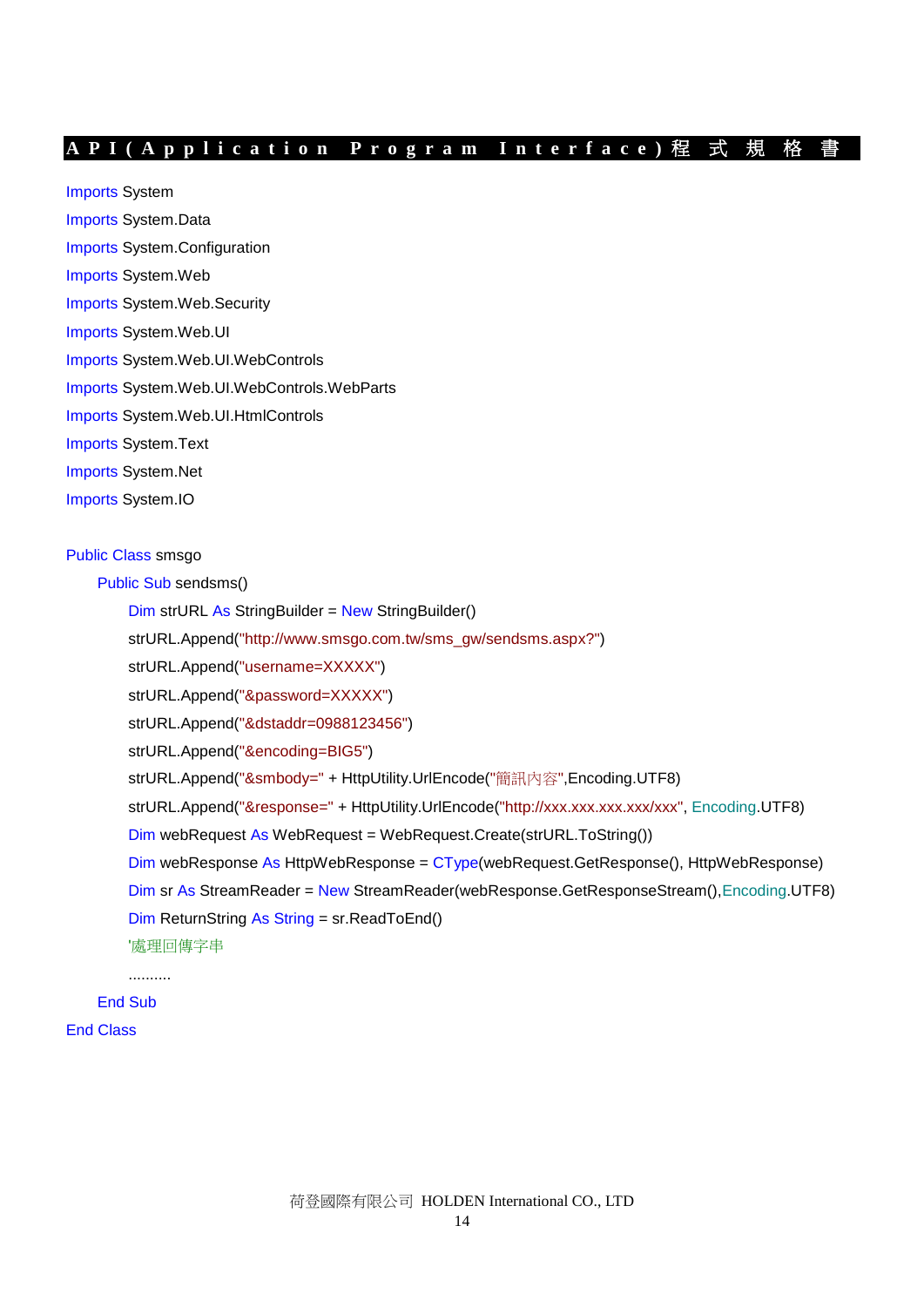### **Objective-C(iOS)**簡單範例程式

範例檔案下載 [http://www.smsgo.com.tw/api/ios\\_smsgo\\_sample-master.zip](http://www.smsgo.com.tw/api/ios_smsgo_sample-master.zip)

### **Android** 範例程式

範例檔案下載 http://www.smsgo.com.tw/api/smsgoAndroid.zip

### **JSON** 範例 **(** 指定回傳訊息格式 **rtype=JSON )**

簡訊發送回傳字串

{"result":{"msgid":1504280910499665,"statuscode":"0","statusstr":"OK","point":1}}

點數查詢

http://ssl.smsgo.com.tw/sms\_gw/query\_point.asp?rtype=JSON&username= XXXXX &password= XXXXX 回傳字串

{"results":{"result": [{"statuscode": "0","point": "6220"}]}}

發送狀態查詢

http://ssl.smsgo.com.tw/sms\_gw/query.asp?rtype=JSON&username= XXXXX &password= XXXXX

&msgid=1504280910499665

回傳字串

{"results":{"result": [{"statusCode": "0","statusStr":"DELIVRD","cellphone":"0988123456"},]}}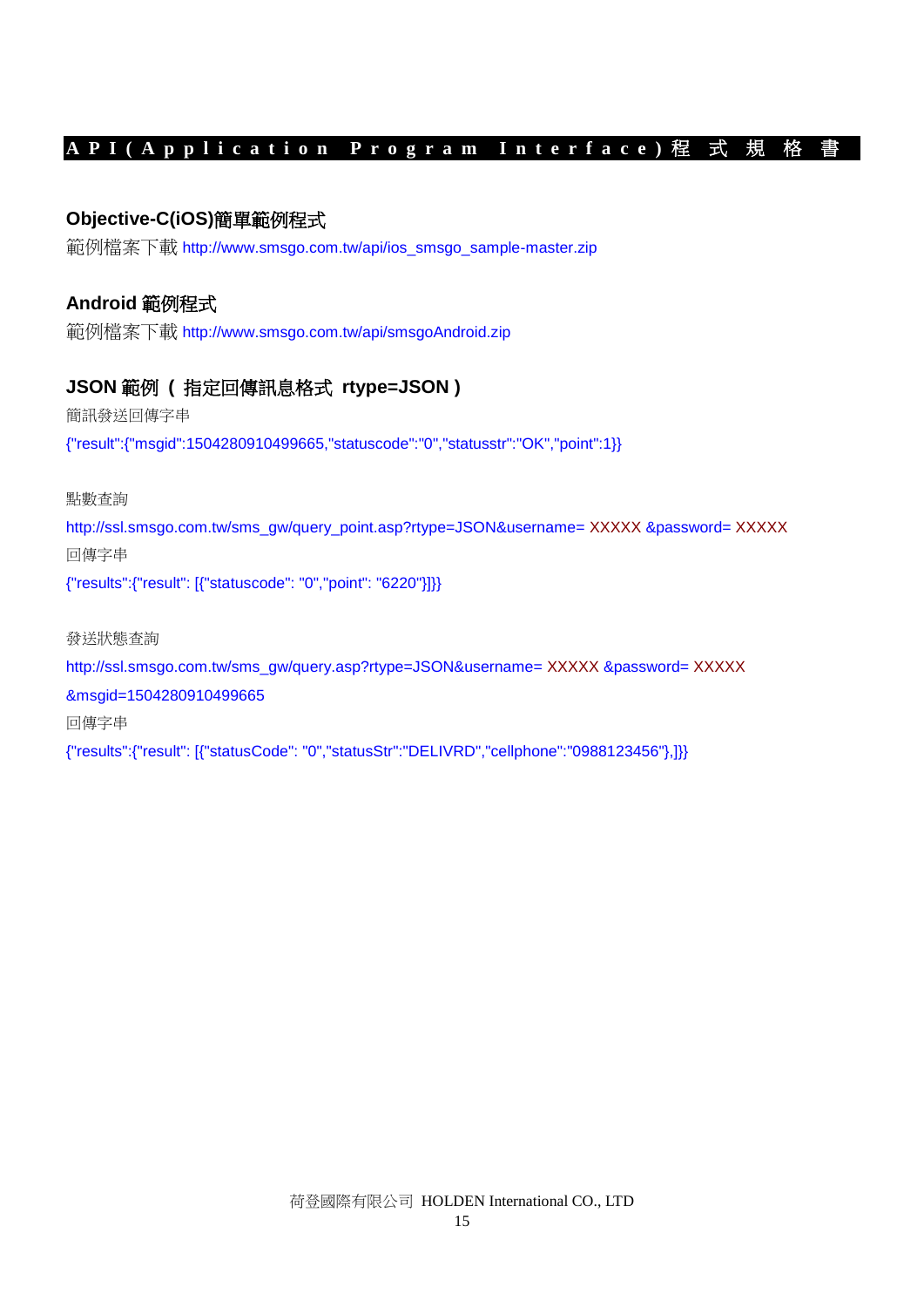### **FAQ**

- 1. 如何界接 smsgo 之 API?
	- **→ (a)** 使用 [smsgo](http://www.smsgo.com.tw/) 之前,請先到 smsgo 網站首頁之「簡訊購會員專區」點擊「加入會員」 (見圖一),註冊成為會員,並儲值(相關優惠詳見網站之儲值說明)。

| ② 簡訊購會員專區       |      |  |  |
|-----------------|------|--|--|
| 號<br>帳          | ■記住  |  |  |
| 碼<br>栾          |      |  |  |
| 驗證碼             | 8338 |  |  |
| 〔忘記密碼〕<br>〔忘記帳號 |      |  |  |



(b) 到網站左下方的「資料管理」最下面的「API 下載與管理」(見圖二),點擊進入,並下 載 API 文件。參考文件内容即可很容易地根據自己之需求,撰寫相關界面及程式碼建 立簡訊發送系統,以發送簡訊。

| ۳ul<br>資料管理<br>द्गापा |  |  |
|-----------------------|--|--|
| ◎行事曆                  |  |  |
| ◎設定簡訊內容               |  |  |
| ◎管理通訊錄                |  |  |
| ○編輯發送群組               |  |  |
| ◎罐頭簡訊                 |  |  |
| ◎修改會員資料               |  |  |
| ◎變更會員密碼               |  |  |
| ●API下載與管理             |  |  |
|                       |  |  |

圖二

- 2. 是否有提供將相同簡訊內容批次發送到多筆手機號碼之功能?
	- → 有!! 只需在指定 dstaddr 參數時,將手機號碼用 「逗號 」隔開即可(請注意: 勿超過 50 筆)。
- 3. 我使用 API 不小心連續發送給同一手機幾百則相同之簡訊,有沒辦法補救?
	- → 很抱歉!! 沒有補救辦法,因為系統一收到發送要求,就立刻發出去了,請用戶於撰寫時特 別注意。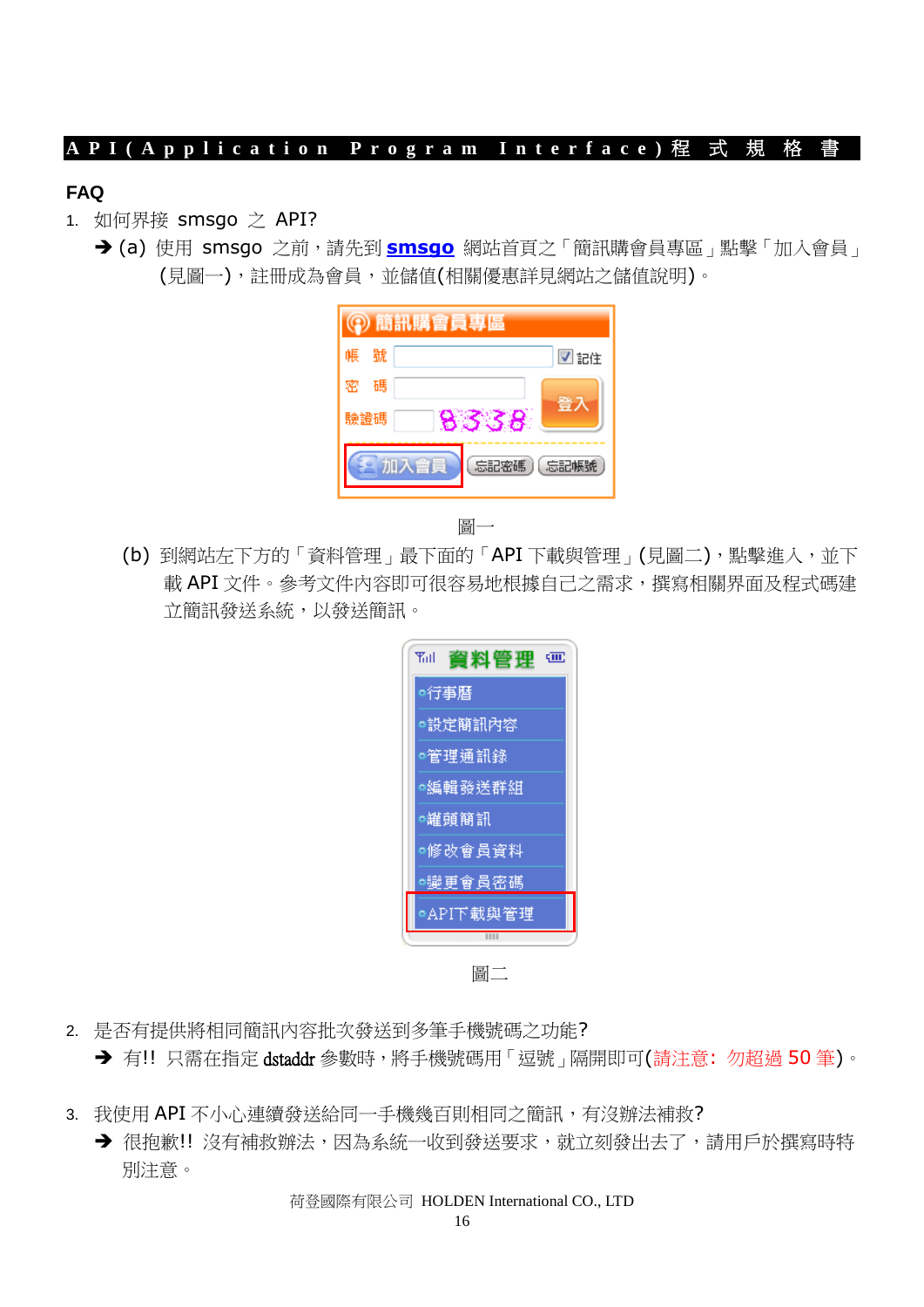- 4. 是否可以鎖 IP ?
	- → 可以!! 為方便用戶使用 API, 故目前 smsqo 新增的會員預設是不限制 IP 的。若有安全之 考量,可以登入 **[smsgo](http://www.smsgo.com.tw/)** 網站,到左下方的「資料管理」最下面的「API 下載與管理」 (見 圖二),點擊進入,在 API 使用流程的第 4 項(見圖三)中設定之。

| ■ 取消 IP限制 - (若要設定 IP限制,請勿勾選左邊選項)<br>設定您的IP位址: (您目前的IP為:60.250.101.52) |    |
|-----------------------------------------------------------------------|----|
| 第1組:                                                                  |    |
| 第2組:                                                                  |    |
| 第3組:                                                                  |    |
| 第4組:                                                                  |    |
| 第5組:                                                                  |    |
| 確定修改                                                                  |    |
|                                                                       | 圖三 |

4.設定發送簡訊時主機之IP位址。(預設為取消IP限制)

- 5. 我銷定 IP 後, 但卻浩成有時可以發, 有時又不可以發之情況, 應如何解決?
	- → 很有可能是執行 API 發送的程式碼是在 Client 端執行, 所以傳送到 SMSGO 端的是 client IP,造成 IP 不在允許名單之內而無法發送。建議: 將 API 發送的程式碼放在 Server 端執 行,鎖定 Server 端之 IP, 如此就應不會發生此問題。
- 6. 我有鎖 IP,使用 API 一直都沒問題, IP 也未更動,可是今天卻收到「系統找不到指定的資源」 的訊息,無法發送簡訊,應如何解決?
	- → 很有可能是網路或 DNS 有問題。可以先確認是否可以上網,若沒問題則可以試著 ping **[smsgo](http://www.smsgo.com.tw/)** 網站,看是否能傳回解析之 IP,若無法傳回 IP 則可能是 DNS server 有問題,請檢 查 DNS Server 或另設 DNS。若可以解析但仍無法發送簡訊,可參考問題 2,登入 **[smsgo](http://www.smsgo.com.tw/)** 網 站先將 IP 限制取消,再測試是否可以發送。若可發送請記得改回 IP 限制。若改回 IP 限 制後又無法發送,很可能您的 IP 不在允許的 IP 名單中,請檢查您的 IP 是否在設定的 IP 名單中,並設定之。
- 7. 我發 API 得到下列之 response,可能是何原因?  $msqid = -1$

statuscode=-1